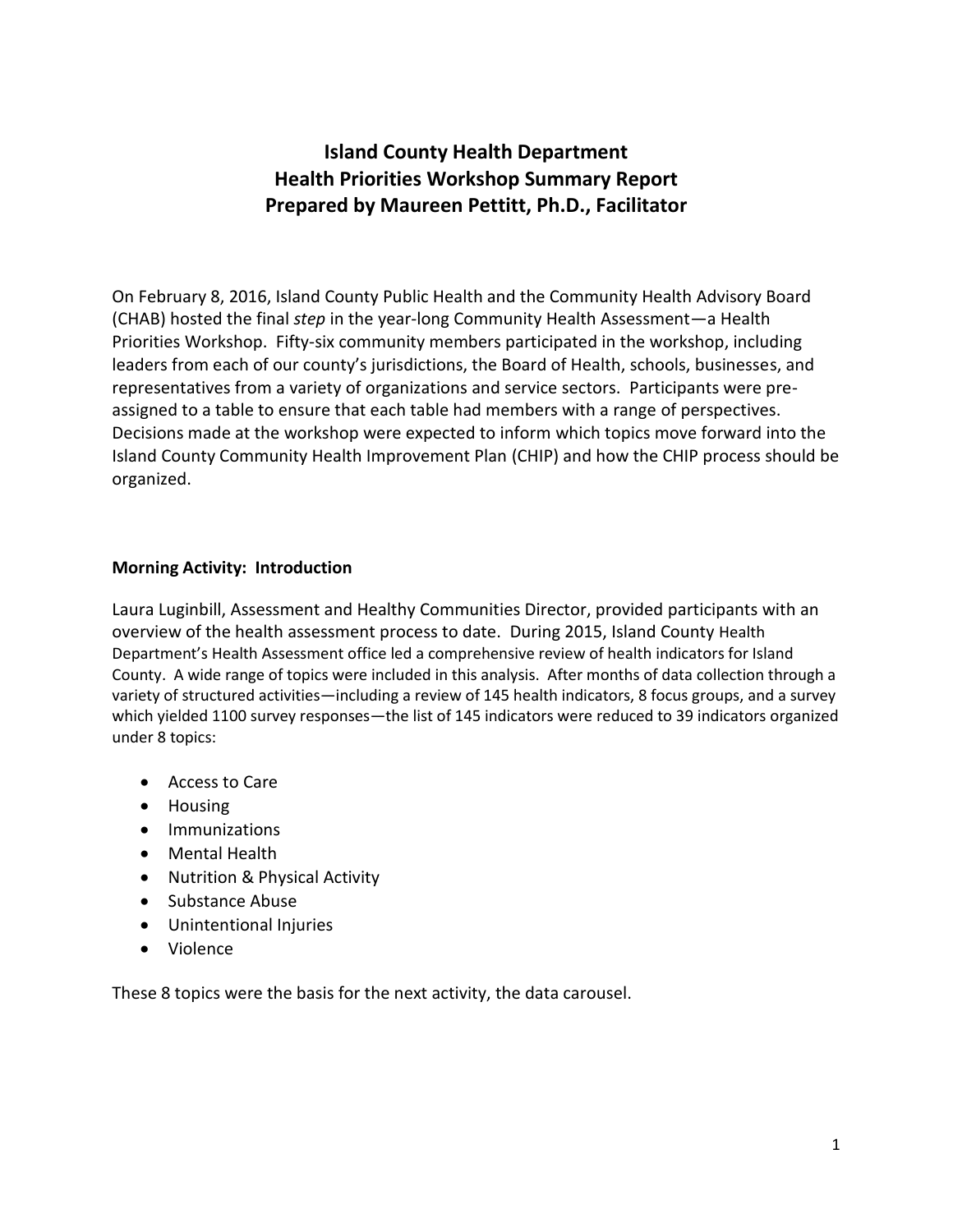### **Morning Activity: Data Carousel**

The first part of the "Community Health Prioritization Workshop" was a "data carousel" style activity led by the facilitator, Maureen Pettitt. The activity provided participants with an opportunity to review, discuss, and prioritize the data. Datasets (indicators), prepared by the Assessment and Healthy Communities, were presented at a separate data station for each of the 8 topics. Each table was labelled with a letter corresponding to a letter on a specific data station. Starting at their designated data station, the table members moved together from station to station around the meeting room over the course of the morning. All participants had the opportunity to review the data for all 8 topics.

Participants were asked to evaluate each topic as they reviewed the data based on two criteria: Significance and Control. These were defined as follows:

- Control: to what degree is the community able and willing to influence these results?
- Significance: What is the relatively "size" of the data or issue? How serious are the consequences of doing nothing about these results?

While table members shared their observations about each dataset, they evaluated the control/significance individually by using the grid below and inserting the sheet in a box designated for that topic.

| High Significance/ | High Significance/  |
|--------------------|---------------------|
| Low Control        | <b>High Control</b> |
| Low Significance/  | Low Significance/   |
| Low Control        | <b>High Control</b> |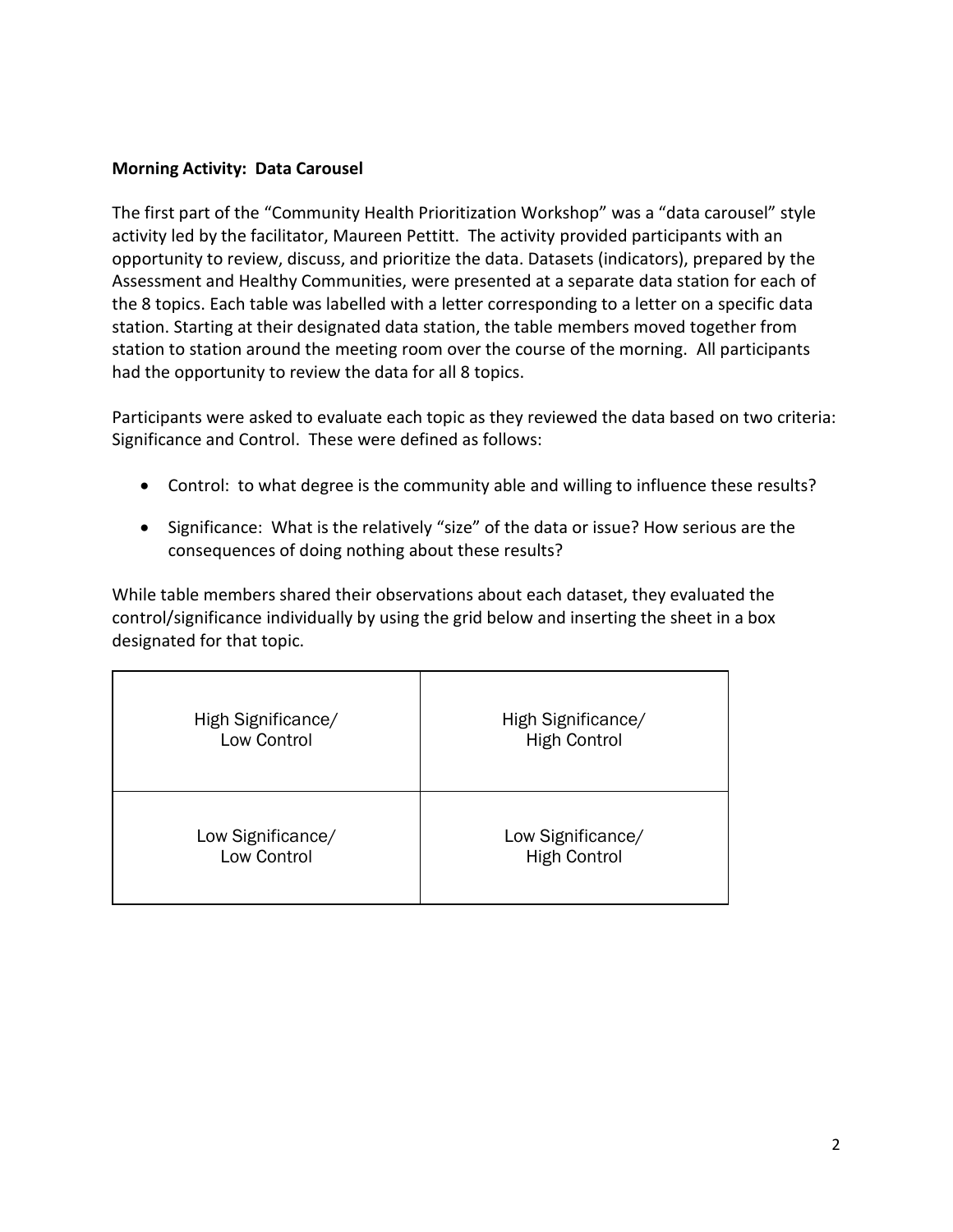## **Afternoon Exercise: Narrowing the Priorities List**

During lunch, the results of the morning's "data carousel" evaluation were tabulated and shared with the participants. Based on the highest scores for high significance/high control, four topics were identified:

- 1. Mental Health
- 2. Housing
- 3. Immunizations
- 4. Access to Care

However, since the objective was to identify the top 3 priorities, participants engaged in further discussions about the data and the results of the evaluation. Participants noted that there was limited data available on certain topics – for example, opioids – making it a challenge to identify priorities. Participants were reminded that the 39 indicators were refined from a list of 145. If certain health indicators were not part of the review, it did not necessarily follow that those indicators were unimportant.

To help with narrowing the priority topics from four to three, "High Significance/High Control" and "High Significance/Low Control" scores were combined, resulting in theses top three priorities:

- *1. Mental Health*
- *2. Housing*
- *3. Access to Care*

As a follow-up activity, participants engaged in lively and informed discussions about whether these were the "right" priorities and what concerns they had. Participants generally agreed that these seemed appropriate priorities, but they also had conversations about:

- these three topics and their relationship to other topic areas (for example, the impact of substance abuse on mental health),
- how to define control from the perspective of existing solutions,
- the ability and willingness of the community to exert control over various data indicators,
- looking at changes from the last health assessment to the present,
- determining what might be missing,
- identifying and networking with different groups and organizations to identify financial resources, political support and potential solutions, and
- ways of engaging the community.